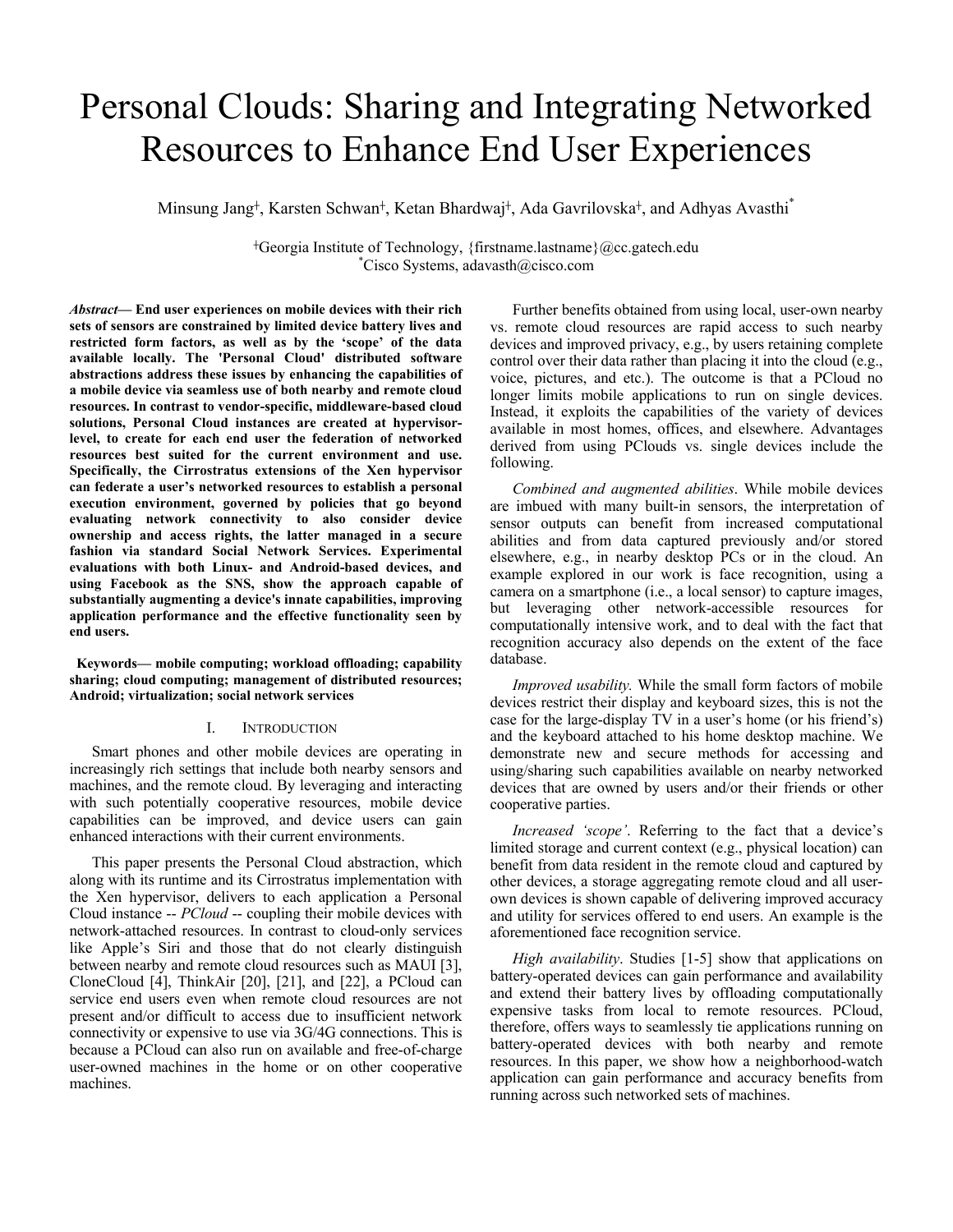PCloud is similar in spirit to vendor-specific solutions for integrated use of shared devices, such as Apple's AirPlay and Microsoft's Smart Glass as well as DLNA, but in contrast to those solutions operating only across 'compatible' vendorcertified entities, PClouds have no such constraint, by using a simple model of device interaction realized at a level of abstraction 'below' that of vendor-specific software, i.e., at the system level. Specifically, the Cirrostratus implementation of PCloud operates as a set of extensions of the Xen hypervisor, extending to arbitrary other Xen-based devices and interacting with non-virtualized entities like Android-based smart phones via device-resident 'agents'.

Generalizing earlier work on 'device clouds' [1], Personal Clouds make the following new technical contributions:

- They manage and dynamically compose distributed networked resources that are from both local/personal and remote/public devices and machines, where any of those entities can be active participants in running the services desired by end users, and all resources in the PCloud are available to the applications being run. The neighborhood watch application on the paper, for instance, takes advantage of PCloud to run its face recognition service both with and without remote cloud connectivity, albeit at different levels of fidelity based on where and how it runs.
- Device participation in any PCloud is guided by permissions and policies controlled through social network services (SNS), thus making it possible to share devices owned by different end users and/or residing at different locations. This is done in a privacy-preserving manner, via a system level service for authentication and authorization that uses Facebook's 'Friends' lists to look up and encode the relationships of users' participating devices. With such SNS-defined access policies, Cirrostratus can extend and alter a user's PCloud without the need for direct and repeated user interaction or consultation.
- PClouds protect end user privacy by tagging data like photos – with meta-data about the devices on which it is captured, the users to which it belongs, and other such semantic information. This makes it possible to automatically 'sync' data across of all of the devices owned by some PCloud user, e.g., with a privacy-protected repository maintained on her home desktop vs. storing such data in some remote SNS not controlled by her. The user can then selectively upload photos from the repository to the SNS, and/or she can use a PCloud-provided service that gathers photos from the SNS, e.g., from those who are encoded as 'friends' and have expressed their intent to share their pictures on Facebook.
- The PCloud runtime tracks the availability of networked resources and/or decides what resource should be granted to a PCloud instance to meet current demand. This is guided by policies in Cirrostratus aware of current device capabilities and network conditions. An example is a face recognition service located on three different platforms – a mobile device, a nearby home desktop, and a remote cloud – with different choices determined by current network

connectivity and desktop load providing different levels of performance to PCloud users.

Since PCloud participants can range from entire virtual machines running on servers or in the cloud to agents operating on low end devices, PCloud instances can operate across the wide spectrum of low end devices, to high end non-virtualized or virtualization-capable mobile devices to server systems. We demonstrate the utility of this variety with both microbenchmarks and realistic use cases. The first use case implements neighborhood-watch functions. It uses face recognition to distinguish neighbors from friends from others, where Cirrostratus orchestrates its use of network-accessible resources in the home and/or on remote cloud machines. Using local resources offers rapid response, but may suffer in terms of accuracy due to limited volumes of face data on the home machine. Additional use of remote machines improves accuracy by drawing on the cloud's global scope and data. The second use case shares devices and content among friends, where the SNS is used to establish secure interactions across friends' devices. The applications enabled by this functionality include playing a video on say, a friend's large-screen display, capturing sound from other devices, and playing sound where desired.

Experimental evaluations in Section V demonstrate the utility of leveraging multiple nearby resources for enhancing the capabilities of single mobile devices. Performance results, for instance, show a 53% reduction in execution time for a compute-intensive service on a PCloud vs. on a single device in addition to a 74% saving in energy consumption. Results also show how the use of 'friend' relationships present on social network services make it possible to securely employ diverse devices in PClouds: a ten-fold increase in data scope via SNSmaintained data results in improved accuracy for the outputs of certain data-intensive tasks.

## II. MOTIVATING USE CASES

This section describes us how Personal Clouds can leverage surrounding and cloud resources to provide end users with enhanced application functionality and performance.

## *A. Neighborhood Watch*

A neighborhood watch is a community group organized by residents to forestall crimes and vandalism. Tasks include watching for suspicious activities and persons, notifying each other of such events, alerting neighbors of other neighborhood issues, and reporting select events to external parties like the police. In this context, a face recognition service can be used to classify persons seen in the neighborhood as residents vs. others, e.g., using images taken by neighborhood or home cameras and stored in homes' image repositories. Such a service should be always-on, even when Internet connectivity is not present or when power is out, the latter requiring its ability to run on single battery-driven devices. At the same time, face recognition accuracy heavily depends on the size of the dataset being used [8], with small sample data for each face, i.e., a narrow 'scope' of data, resulting in over-fitting and making recognition unlikely. Also important is the computational capacity available for running these codes, with their compute requirements directly related to database size.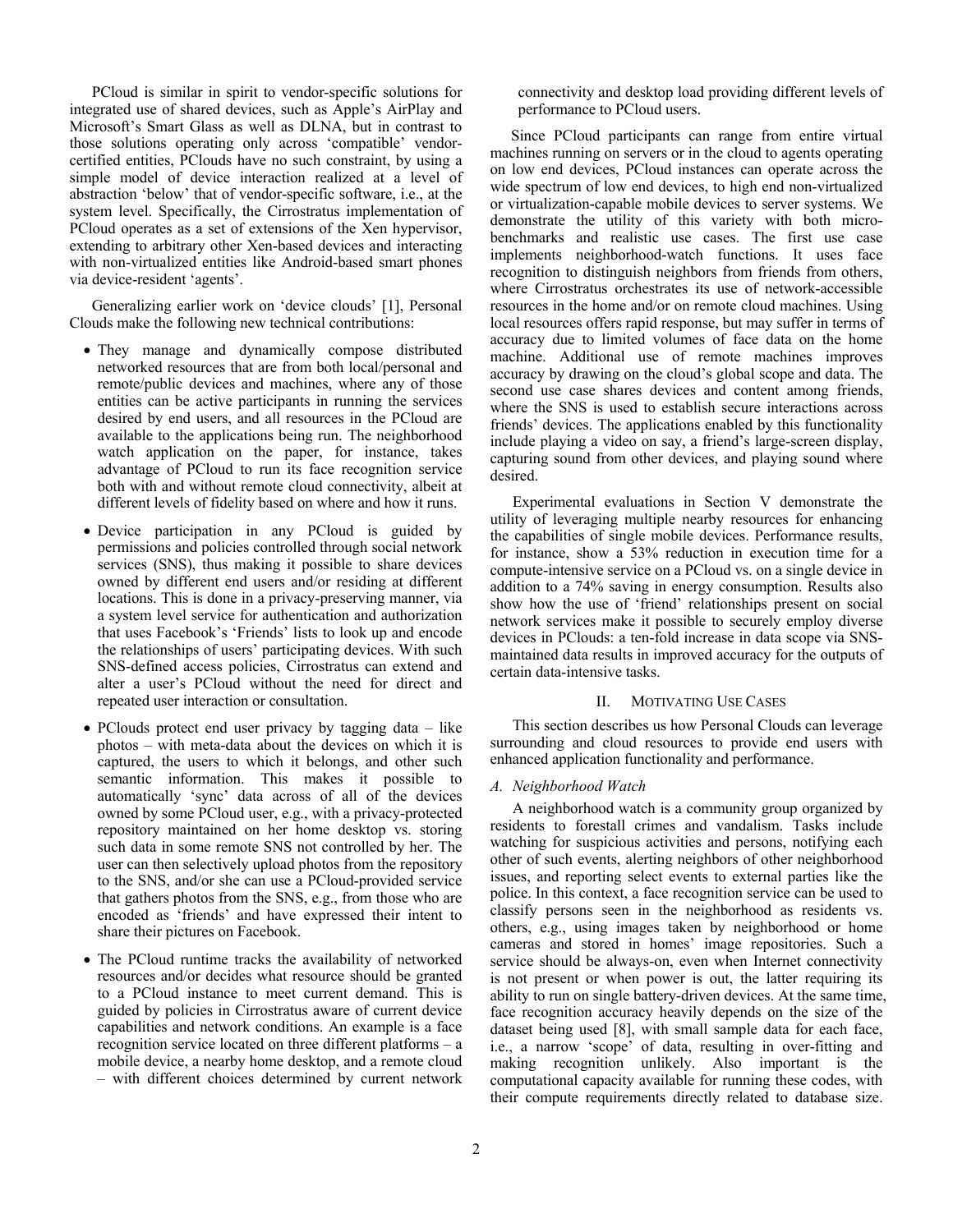Further, when images are seen, it must detect and identify potential threats in a timely manner. This makes the network bandwidth and latency between cameras and computing resources running the service critically important.

PClouds provide the functionality needed for flexibly running neighborhood watch services. First, the face recognition service can, of course, run on a single device, using the photos resident on it, but second, it can obtain a wider scope of data (e.g., people's faces in this case) than those existing on a single user's device by also accessing a user's home image repository, as well as using remote data available via SNS (or even in neighbors' home repositories). Third, the service can benefit from both home machines' and remote cloud resources' computational capacities depending on local vs. remote network conditions. Section V describes additional implementation detail about how PClouds backed by Cirrostratus permit the face recognition service to run with these diverse configurations.

## *B. Display Sharing among Friends*

With high quality video clips and photos with multi-million pixels, recent smart phones have become equipped with high resolution displays and high performance processors. Small screen sizes continue to hamper user experiences, however. PClouds permit mobile devices seamless access to nearby large screen displays. Our previous work demonstrated this capability [1], but it required all personal cloud devices (e.g., display, keyboard, and processors) to be virtualized and owned by the same user. PClouds extend device sharing to also include non-virtualized devices and those owned by friends. Specifically, users can share any capability of any nearby device (e.g., a large display in this case), enabled by the use of social network services (SNS): the Cirrostratus infrastructure implementing this functionality ensures (i) that the device issuing a sharing request is actually owned by a designated friend who is identified via SNS, (ii) that the request recipient is the intended PCloud, and (iii) that no one else is currently using the chosen target device (i.e., the display). Secure, access-controlled sharing is realized with a security service implementing the X.509 specification and using the SNS to maintain 'friend' relationships; the devices currently supported include a user's home displays, storage devices, keyboards, and machines, devices in friends' homes (even image repositories they wish to export), and remote cloud resources.

#### III. PERSONAL CLOUD – SOFTWARE ARCHITECTURE

PClouds are realized as a multi-level software architecture designed to operate within dynamically changing external environments. Fig. 1 depicts the main components of the proposed architecture.

*Applications*. An application is a set of services running on a PCloud instance. An example is a media player consisting of a storage service holding a content file, a decoding service generating a video stream from the file, and a screen service projecting the video stream. The PCloud API permits cloud instance creation, query of and access to currently available services, and the construction of new services for a given one.



Figure 1. Personal Cloud Architecture

*Services.* Applications running in some PCloud instance can transparently access both local and remote services. This approach is similar to that of the Android Service implementation in the sense that it separates computing intensive or hardware access parts of applications from their main execution flows.

*PCloud Instance.* Each PCloud presents the illusion of a single machine. Its resources may be distributed across some set of networked devices, but they are accessed in exactly the same fashion as done by traditional applications (e.g., open, read, and write system calls). An instance's lifecycle transitions from its initialized, to started, to terminated states.

*PCloud Runtime*. The runtime brings up a PCloud instance for an application, with its 'intent' interface used to describe resource requirements, e.g., a large screen with HD resolution, presence of a face recognition service, etc. It also allocates resources for the services being asked for a given instance.

*System Services*. These are used to authorize applications to run, and for actions requiring global knowledge, such as authentication and a data storage with global scope, so they directly interact with Cirrostratus.

*Cirrostratus.* This extension of the Xen hypervisor discovers and monitors both locally and globally networkreachable resources, in order to maintain a pool of distributed resources accessible to each end user. The PCloud runtime draws resources from this pool and combines them to establish PCloud instances.

# *A. Applications*

Designed to support existing programing models and minimize code development, a PCloud application operates much like one running on a single device or machine. It runs a simple preamble to create a PCloud instance, then runs its services, the latter able to use all of the resources in PCloud.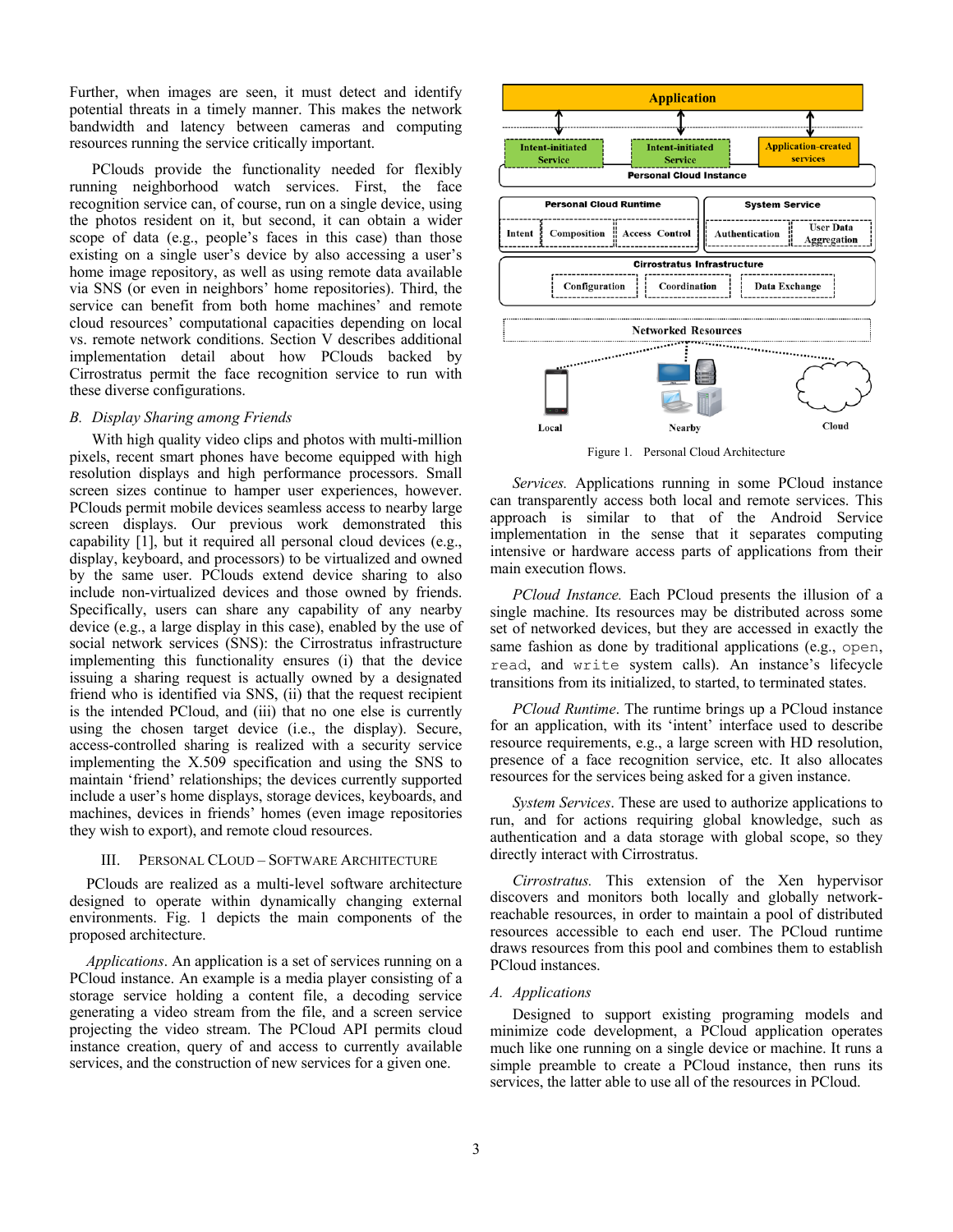It is the responsibility of Cirrostratus and its runtime to ensure resource availability in lieu of changing network conditions and resource use by others.

## *B. Services*

PCloud services are like those described in the Intel processing framework [24], but differ in implementation in using local 'service proxies' for the services that are run remotely. Specifically, for each remotely run service, the runtime instantiates a local proxy that reveals how to reach the remote service, what service is required for dependency, and what resources are needed to run it. State information is maintained, as well, relayed by the runtime to the actual remote service location. The current API has operations to enumerate, attach, use, and detach services, and to create and launch new ones. System services differ from others in that they are always present and available.

## *C. The Personal Cloud Instance*

The 'resources' presented in a PCloud instance are either services or devices, and for both types of participants, Cirrostratus exposes and maintains their *capabilities*. For instance, a desktop machine can separately expose devices like its disk storage, processing capacity (CPU), and large display. This means that a PCloud application can run across say, the CPU of a laptop, the storage on a desktop, the keyboard of a smartphone, and a separate large-screen display of a TV, all as if it were running on a single platform offering all of those device resources.

Other than running the aforementioned preamble, the use of hypervisor-level technologies in Cirrostratus makes it possible for entirely unmodified single-machine applications to run across such virtual platforms. However, users may wish to impose constraints on the platforms being constructed. For this reason, the PCloud runtime provides additional APIs for an application to guide a construction of such platforms: the 'Intent' runtime module and API can be used to submit a list of required services along with their required capabilities. An example is the 're-wiring' of a user's display device, to say, move the depiction of a streaming video currently being viewed by the user on his laptop screen to his large home TV display. A PCloud instance supporting this example may continue to use the exact same laptop resources as before, and simply add the large home TV as a screen resource.

# *D. The Personal Cloud Runtime*

The PCloud runtime's tasks are (i) to establish a PCloud instance with services per a user's request or 'intent' – the Intent module, (ii) to decide which resources are most suitable for running requested services – the 'Composition' module, and (iii) to manage the certificate of the device owner for authentication – the 'Access Control' module. The Intent module builds a list of services requested by an application and determines the types of resources needed to run them. Based on its inputs, the Composition module interacts with the Cirrostratus layer to allocate resources, the latter mapping the best-fit resources to requested services, and it establishes a PCloud instance with such resources and services.



Figure 2. Using a Personal Cloud between people identified via a SNS

The Access Control module works with the authentication system service checks access permissions for the resources requested for some specific user.

## *E. System Services*

System services provide global information to other PCloud components and to user-created applications and services. Two default current system services are: (i) the authentication service and (ii) the user data aggregation service. They both interact with social network services (SNS) to authenticate the users of resources joining a PCloud platform, permit/deny requests for resources, and they also use the SNS as a repository of user data for the applications running with a PCloud instance. As stated earlier, authentication leverages SNS. Aggregation is a special storage service that assembles data about users from both their local disks and the remote clouds, to create a virtual storage service for each cloud instance. The purpose is for the services running on that cloud to have access to the data they need. Like others, system services also use local proxies.

# *F. Cirrostratus*

Cirrostratus extends or earlier work on Stratus and its 'device clouds' [1] in three substantial ways. First, Stratus device clouds required all active cloud participants to be fully virtualized platforms running the Xen hypervisor. Cirrostratus also permits non-virtualized devices like Android-based smartphones to be active participants. Second and more important is the use of SNS to implement the access control methods needed for device sharing across 'friends' and for access to friends' data, the latter increasing the data scope available to individual participants. Third, Cirrostratus is able to use remote cloud services (e.g., Amazon EC2) as PCloud resources, thus substantially increasing PCloud functionality and capabilities. Fourth, for all such resources, it is the responsibility of Cirrostratus to maintain status information of about participants' devices, via active device and network monitoring. The 'Coordination' module carries out these tasks. Finally, Cirrostratus 'transport' layer, termed 'Data Exchange'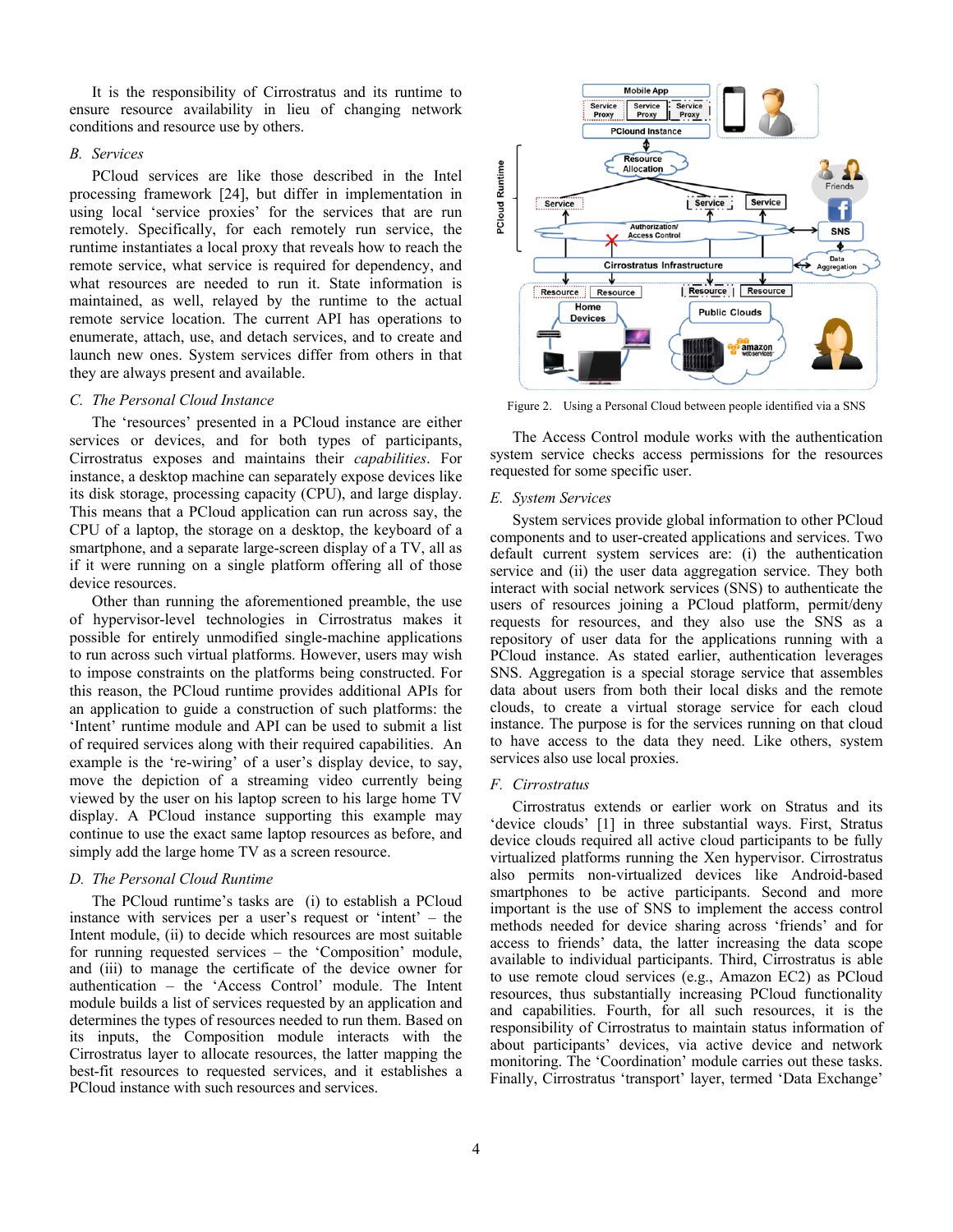in Fig. 1, is a straightforward extension of the data exchange protocol developed for Stratus.

Fig. 2 illustrates an example of PCloud use between two users. It illustrates how the aforementioned components relate to others so that users can leverage their own networkreachable resources as well as share others, in a secure fashion, by interacting with a SNS

## IV. SELECT IMPLEMENTATION DETAIL

This section presents the implementation detail needed for the performance evaluations in Section V.

## *A. Cirrostratus*

The current implementation supports Linux and Android operating on native or virtualized hardware. We next review interesting aspects of the Data Exchange, Coordination, and Composition modules.

*Coordination*. Cirrostratus uses the master/slave model to manage the resource pool available for use by PClouds. Its current implementation elects the one with the largest performance index (defined later) as the master among nearby devices. Battery-operated devices are precluded from that role, because of the master's computationally intensive workload and the need for high availability. Slaves contribute resources with certain capabilities.

*Configuration*. The configuration module runs on all participating Cirrostratus devices. It uses static data as well as online monitoring to gather information about the capabilities of available device resources, and it provides such information to the master for storage in a central PCloud repository of device capabilities. There are also 'knobs' available to device owners permitting them to control their devices' degrees of participation, including preventing certain device resources from being used (e.g., a device's display). Finally, there are resource quotas to control device usage. The naming scheme used in configuration translates <scr1.dt2.pcloud3.bob> to the fact that Bob has the screen1 connected to the desktop2 in the personal cloud managed by PCloud3. A single user may have multiple names, according to his location, say in the home or office. The configuration module also supports resource discovery. That is, if a new device joins any PCloud, this module on the device reports the device's capabilities to the master of that PCloud upon discovery and registration.

*Data Exchange*. Data is exchanged via a publish-subscribe transport termed M-Channel [1][15]. M-Channels create a software layer for applications to communicate with others transparent to underlying physical connections being used.

## *B. Resource Allocation*

Resources are allocated to services. The current implementation uses a simple allocation heuristic guided by summary data about resource capabilities changed dynamically. Allocation operates within stable allocation epochs, assuming that (i) the status of resources and the network connection are unlikely to change during the current epoch, and (ii) if changes occur, they will persist during the next allocation epoch. We have not yet considered multi-epoch allocation planning and/or the evolution of allocations across multiple epochs in place

sophisticated allocation methods. We currently approximate the status of each computational resource by computing its performance index (PI) and its network connectivity. When *N* is the number of cores in a device, and  $\omega$  is a weight assigned to its processor architecture, the PI is defined as follows:

$$
PI = MemorySize + \omega \sum_{n=1}^{N} \{ClockFreqofCore_n \times (1-Util\_Core_n) \}
$$

As the metric for resource allocation, we can then estimate the execution time,  $T_{estimation}$ , of a service on any resource as:

$$
T_{\text{computation}} \cong \frac{Workload size being processed by a service}{Performance Index}
$$
  

$$
T_{network} \cong Elapped time to transmit data over the network
$$
  

$$
\therefore T_{estimation} \cong T_{computation} + T_{network}
$$

PCloud composition for an application with some set of services, then, operates as follows. When the application requires computation-related services, the composition module interacts with Cirrostratus to obtain the performance index (PI) and network connection status of each candidate computational resource. This results in an initial allocation based only on the PI, i.e., the service is allocated the resources with the largest PI. Runtime monitoring, then, uses the service proxy to obtain additional detail about service execution, including the volume of data transmitted over the network and the elapsed finish time for service requests. Allocations are changed when service times substantially and consistently exceed previously observed values; we have not yet investigated rigorously the dynamic methods needed for runtime re-allocation. Our alternative focus has been on showing PClouds to be viable and useful for realistic application.

## *C. System Services*

For brevity, we elide further detail about the implementation of the PCloud runtime, instead describing those system services critical to the ability of PClouds to span distributed resources.

## *1) Authentication Service*

The authentication service is implemented as a Facebook app, and like other services, its proxy resides within each PCloud instance. A user must install this app on her Facebook account and create a Facebook group with the label "DeviceShare." By then listing appropriate Facebook friends, she indicates her willingness to share the capabilities of devices in her own PCloud with others in this group. Once the app is installed on her Facebook account, the server hosting the app generates and holds her certificate, based on the X. 509 standard.

The following example illustrates the authentication process. Alice and Bob are Facebook friends and install the application on their accounts. One day, Alice visits Bob's house and wants to use his large display to share pictures on her phone with him. When Alice runs the Facebook app (the authentication system service), the app shows the list of people who are willing to share their resources with Alice. Choosing Bob prompts the server to send out her request to his PCloud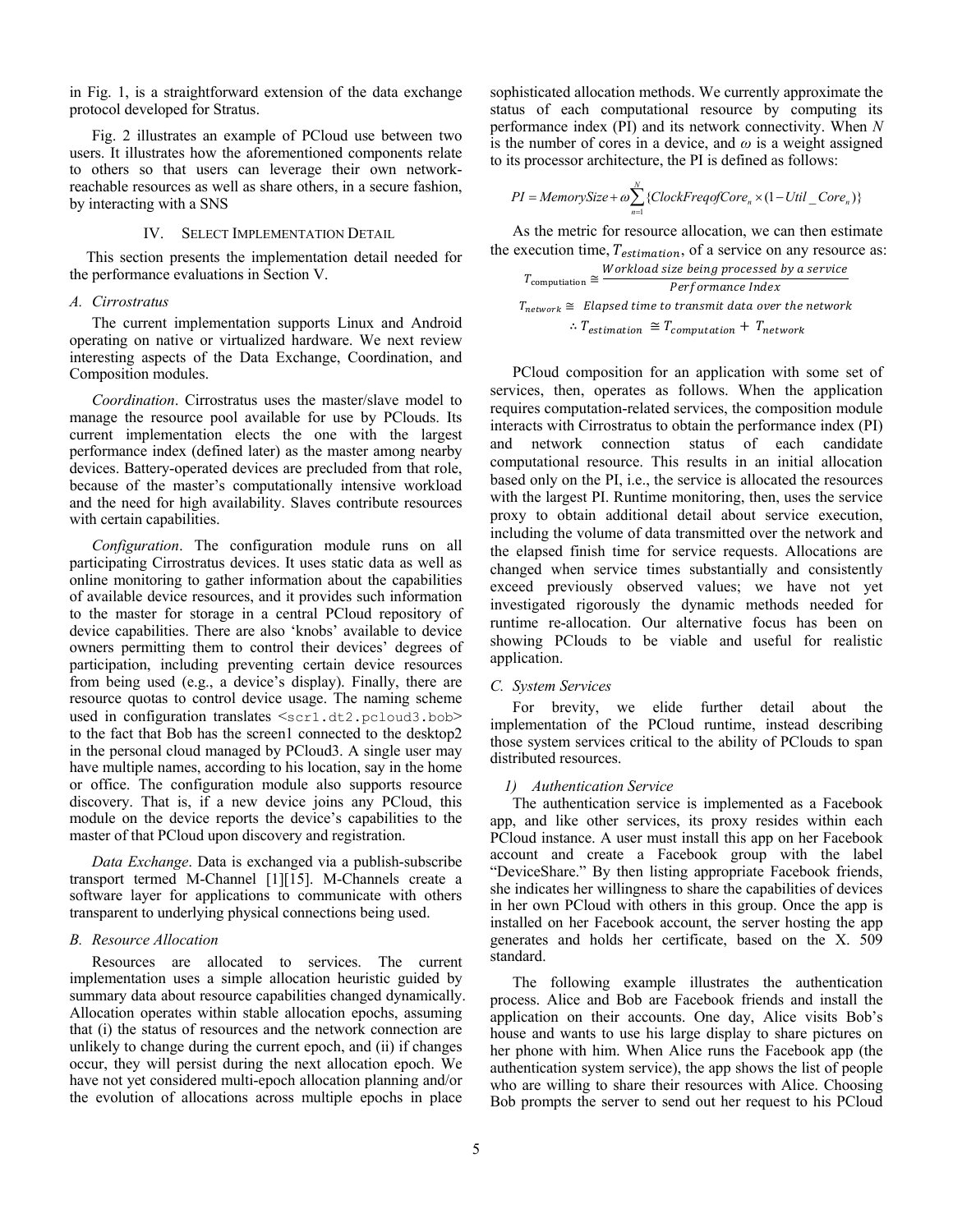along with Alice's certificate. The access control module in the runtime then verifies Bob's resources that she is allowed to access. In terms of access rights, the current implementation grants access to resources based on group membership, either owner or guest. In this case, Alice belongs to the guest group, while Bob is in the owner group. Alice's phone also receives the IP address of Bob's network, along with Bob's certificate. With this information, the data exchange module in Bob's Cirrostratus establishes a connection to Alice's phone and then her phone becomes a participant of Bob's Cirrostratus as a guest.

## *2) User Data Aggregation Service*

The service to aggregate user data consists of the remote and the local aggregated storage. Its remote part extracts photos and user-written tags among SNS accounts listed as 'friends', while the local part provides storage to participants of Cirrostratus, e.g., so that it can aggregate all photos from participating devices. The remote is comprised of a Facebook app and a remote storage service. If a user installs this app on her account, it collects photos along with tags from friends' accounts that open their photos in albums for friends or the public to see. Since on Facebook, tags of photos usually include information regarding who appears in photos, the app can send both the photos and such meta-data to some remote storage site. For the local synced storage implementation, we use SparkleShare [23].

## *D. Implementation Setup*

#### *1) Virtualized Devices*

We use an Intel Atom mobile platform with the Xen 4.1 hypervisor, running Linux and Android virtual machines. The control domain of Xen hosts the PCloud runtime and its other necessary components. For both Linux and Android on guest domains, M-Channels link guest actions with PCloud components.

## *2) Non-virtualized Devices*

Cirrostratus uses 'agents' to interact with non-virtualized mobile devices, such as actual Android phones or tablets, using Google's Android 4.0 Ice Cream Sandwich and 4.1 Jellybean. The agent is a service module on the Java service layer that essentially emulates the functionality resident in the control domain (Dom0) of virtualized systems.

#### V. EXPERIMENTAL EVALUATION

We use the two case studies described in Section II to demonstrate the utility and performance of the Personal Cloud approach and implementation.

## *A. Neighborhood Watch with Face Recognition*

## *1) Test-bed Configuration*

We use a resource pool managed by Cirrostratus consisting of two desktops (*N1*, *N2*, respectively), an m1.large EC2 instance (*EC2*) as well as a mobile device. Further, the neighborhood watch application on a mobile device uses a camera connected via Android on our virtualized Intel Atom platform. For non-virtualized devices, the same software uses a camera installed on the Nexus 7 tablet.

TABLE I. PARTICIPANTS IN THE NEIGHBORHOOD WATCH.

| Name | The number of recognized faces |                         |  |
|------|--------------------------------|-------------------------|--|
|      | <b>Faces in Facebook</b>       | <b>Standalone phone</b> |  |
|      | 32                             |                         |  |
|      | 23                             |                         |  |
|      | 24                             |                         |  |
|      | 35                             |                         |  |
|      |                                |                         |  |

The face recognition service operates in three different configurations: (i) on a standalone mobile device, (ii) on a PCloud instance with a set of ambient devices, and (iii) simultaneously using a remote server running on the Amazon EC2 instance as well as (ii). Each configuration performs tasks of the neighborhood watch application, which includes taking a photo, detecting and identifying faces on the photo, returning results to a user, and starting all tasks over again every 3 seconds. In addition, we introduce two cases of executing environments in terms of network status and resource utilization. In the exclusive execution, the neighborhood watch is the only application that gains access to all resources given by PCloud, while the mixed execution allows other applications to simultaneously access such resources. We use OpenCV 2.4.2 with the Eigen-face algorithm [6] to build this application.

## *2) Evaluation Scenario*

When some user monitors a street closed to his house, he runs the neighborhood watch app on his mobile device. The app captures people's image on the street periodically (every 3 seconds) and figures out who they are. These results in a capacity query sent to each configuration of the face recognition service: (i) located on the device, (ii) a user-owned devices, and (iii) a remote server. For this use case, our current selection heuristic is initially to choose the nearby service unless the remote one, i.e., the Amazon instance, offers a performance index that is twice as high. If a nearby service is not available, the heuristic is to attempt to work with a remote cloud service. Compute power on a mobile device is used only as a last resort.

## *3) Results: The 'Scope' of Data*

Five fellow students helped run the experiment by installing the required Facebook app for the data aggregation service, resulting in the remote store containing all photos and tags on their respective Facebook accounts for identified friends, the idea being to emulate several parties living in the same neighborhood. We assume that a user A, in TABLE I, has a mobile phone participating PCloud. The numbers of faces listed in TABLE I use photos from the user data aggregation service attached to all participants (i.e., A, B, C, D, and E) since all of them are in the 'DeviceShare' group in Facebook. The numbers mentioned in TABLE I. refer only to those that are sufficiently clear to permit our face recognition software to correctly identify faces. Note that the total number of distinct faces accumulated by the data aggregation service is 105 after removing duplicated results, thereby demonstrating its ability to provide a wider scope with a broader set of data set than that available on any compared to any specific device.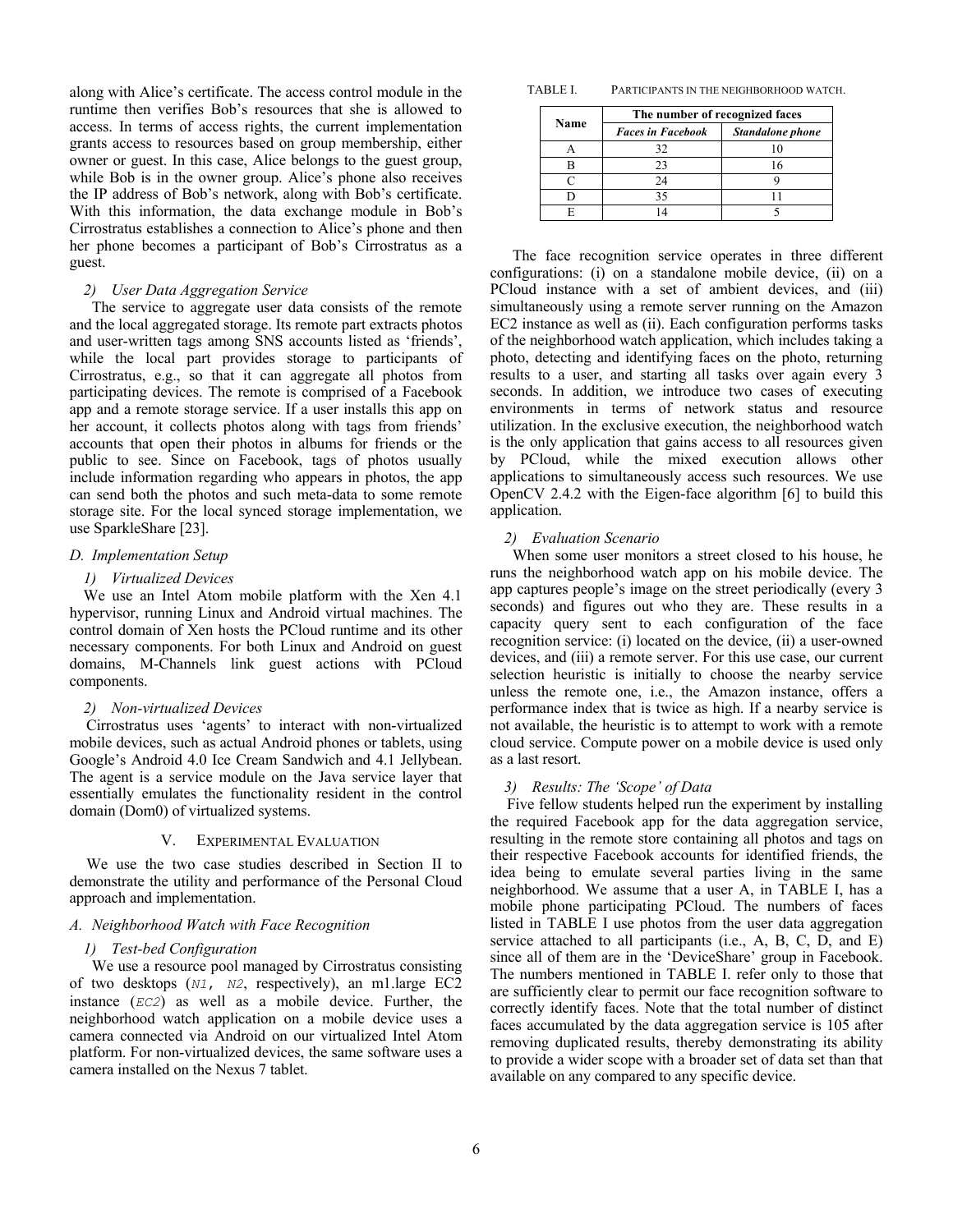



Figure 3. (a) shows user-experienced response time in miliseconds for each photo under different configurations, while (b) shows power consumption in watts per configuration.

## *4) Results: Performance*

We first evaluate the elapsed time needed to identify a person's face via the neighborhood watch app. As mentioned earlier, the neighborhood-watch app sends a face recognition service request every 3 seconds for 5 minutes in the mixed execution environment. Then the PCloud runtime and Cirrostratus build a PCloud instance and allocate a resource for the service either on one of nearby devices (*N1* or *N2*) or on the cloud (*EC2*). Fig. 3 is a snapshot of the elapsed time to process one request. As seen in Fig. 3(a), the service located on the nearby resource, Config. (ii) (Nearby), shows the best response time when each service can identify a given face. With Config (ii), transmitting states and user data consumes 331ms out of the total elapsed time of 1335ms (about 24.7% of time). This includes time where the PCloud runtime constructs a PCloud instance to meet the requirement of the Face recognition service before transmitting them. However, most of which time is influenced by the network connection status. The time is less for nearby devices, compared to using the remote cloud due to the network delay.

Fig. 3(b) shows that power consumption is substantially higher when the neighborhood watch runs on that single device. This is in stark contrast to results shown for the 'nearby' and 'cloud' configurations: the energy consumption on the mobile device of Config. (ii) and (iii) (Cloud) compared to (i) (Standalone) is reduced by 74% and 77%, respectively. Even if we omit CPU usage on the mobile device for each configuration, it still follows the power consumption plot in Fig 3(b): this means that power savings are due to the fact that compute-intensive face recognition functions can be successfully offloaded to a suitable computing resource.

During the experiment, resource allocation takes place 19 times, due to changes in network condition and resource availability caused by other workloads being run. Fig. 4 shows the user-experienced total response time taken to obtain recognition results. If the resource is located on the cloud, network delay is three times larger than when using the nearby resource, as seen in Fig. 5, but the increased computational capabilities of the cloud successfully offset that additional delay. Fig. 6's comprehensive comparisons show that for this application, user-experienced response times are almost identical no matter what resource is given to the service.



Figure 4. User-experienced total response times in milliseconds for face recognition requests sent every 3 seconds for a 5 minute duration.



Figure 5. Cumulative distribution functions of network delay when the service runs on the cloud (*EC2*) and on a nearby device (*N1,N2*), respectively.



Figure 6. Average delays in milliseconds

## *B. Display Sharing*

## *1) Testbed Configuration*

We evaluate the costs of projecting a small screen on a smartphone to a large nearby display. We use a 23-inch monitor with full HD resolution (1900 x 1080) attached to a desktop PC, participating in PCloud interacted with the master in Cirrostratus, all connected to the mobile device via 802.11n.

Our Atom platform and the Nexus 7 offer 1024 x 600 and 1280 x 800 resolution, respectively. The authentication service runs on an Amazon t1.micro instance hosting a Facebook app.

## *2) Evaluation Scenario*

Suppose that Alice shows video clips of her newborn baby when she visits Bob's house. With a PCloud instance, if a PCloud environment is set up at his home, she can easily depict this clip, as long as both Alice and Bob are friends on Facebook. In this case, Alice asks Bob to share the large TV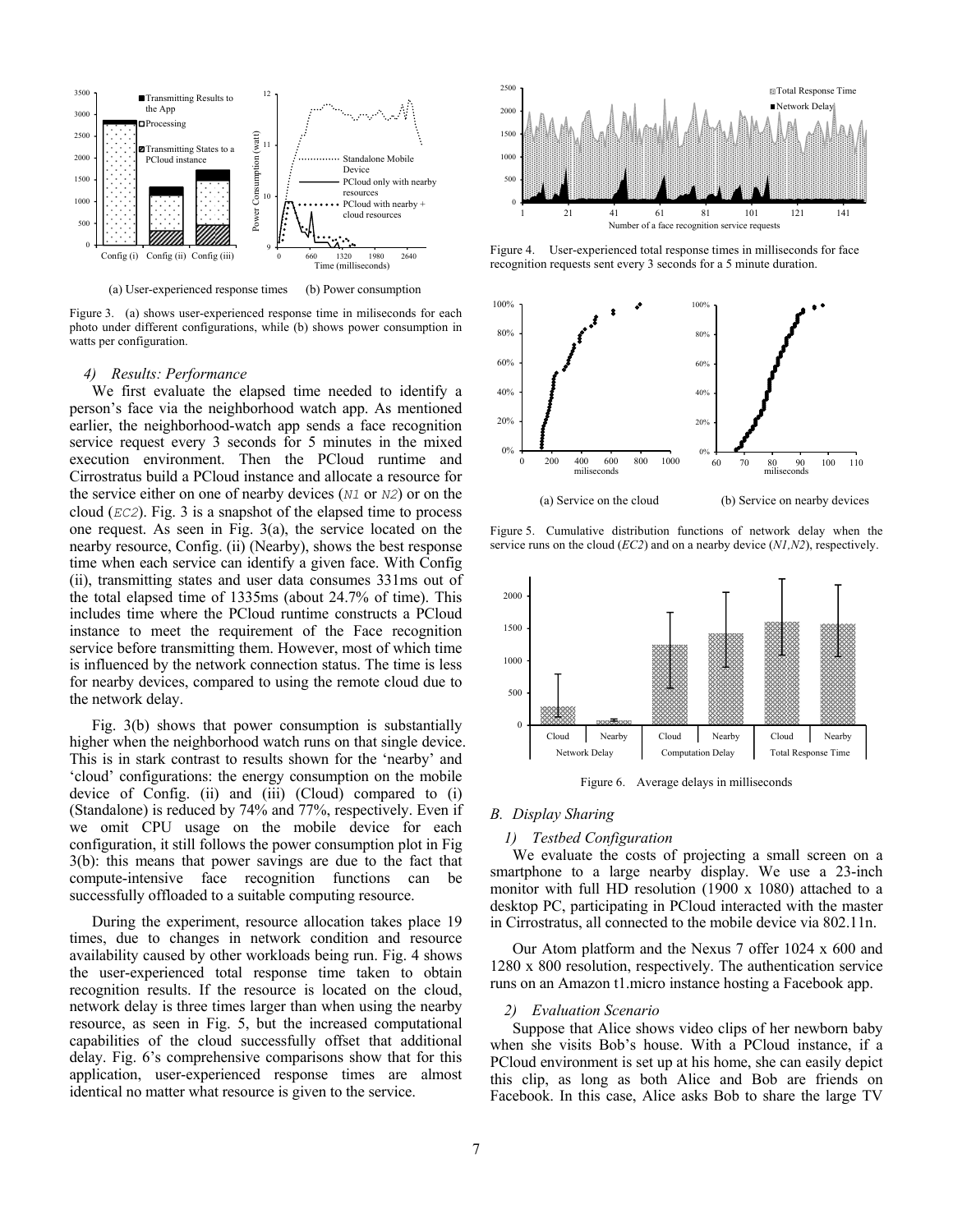with her, and he places her into the "DeviceShare" group in his Facebook account. Assuming she already installed the Facebook app for the authentication service, when she starts the app, Facebook leads her to a server that hosts the app. Now the app shows a list of people who are willing to share their device's capabilities by putting her on their "device share" group. She selects Bob on the list.

If this is her first use of the authentication app, the authentication service generates her certificate based on PKI (X. 509 specification). The service also provides the IP address of Bob's Cirrostratus master along with her private/public key pair. Authentication is completed when the PCloud software in Alice's phone starts a connection with Bob's Cirrostratus master, with all subsequent communications transmitted via a secure M-Channel connection. Using this connection, Cirrostratus is allowed to share with Alice's device a list of all permitted capabilities for guest users.

Our current implementation only supports two groups—the owner group and the guest group, where only a member of the owner group can adjust the capabilities being shared. The Personal Cloud software in her phone, then, chooses the desired display, lets the capability service know about its selection, and finally, starts transmitting the mobile phone's screen to an appropriate PCloud instance. Before the transmission takes place, the PCloud runtime in Bob's house initiates a PCloud instance including the large TV and begin with the remote display service on the instance. Then the desktop machine starts its VLC receiver as the remote display service to project Alice's screen on its display.

## *3) Evaluation Results*

TABLE II shows the elapsed time from when Alice sends a request for display sharing for the first time to Bob's Cirrostratus. In this case, Alice has to first create her certificate. As seen in TABLE II, it takes 1471.5ms to be ready to project the screen on her mobile phone to Bob's display, likely superior to a case in which Alice and Bob try to wire these devices manually. Further, with PKI and SSL connections obtained by the authentication service, such sharing is done in ways that respect access rights and provide end user security.

#### *C. Discussion*

Interesting to note about the neighborhood watch application is that while local resources offer low latency response, the increased data scope of remote resources can offer improved accuracy, and in addition, for this application, the substantially faster remote resources can also hide some of the additional network delay seen for requests to the remote cloud vs. local machines. Such tradeoffs are a general attribute of the PCloud approach, encouraging future work combining performance indices capturing such tradeoffs, with networking data, and with indications of what may be most important to end users when services are run, i.e., user 'intent'. In fact, it is because of the flexibility offered by PClouds that such tradeoffs become possible, permitting mobile devices to opt for 'best-fit' resources in their current environments. The PCloud approach supports such actions via continuous system monitoring to understand the capabilities offered by currently reachable resources (the performance index in this case) and network connectivity.

| Task (message)                                       | From           | To.       | <b>Time</b><br>taken | Dev.  |
|------------------------------------------------------|----------------|-----------|----------------------|-------|
| Initiate a certificate                               | M <sub>O</sub> | S         | 88.2                 | 27.6  |
| Return the certificate<br>and key pairs              | S              | <b>MO</b> | 213                  | 35.3  |
| Authentication                                       | All            | All       | 405                  | 41    |
| Send a display sharing<br>request                    | <b>MO</b>      | <b>SM</b> | 140                  | 66.3  |
| Return a list of available<br>capabilities           | <b>SM</b>      | <b>MO</b> | 293                  | 117.3 |
| Notify a selection of a<br>display that wants to use | <b>MO</b>      | <b>SM</b> | 179                  | 55.8  |
| Initiate a VNC<br>connection                         | <b>SM</b>      | <b>MO</b> | 153.3                | 80    |
| Total Elapsed time                                   | 1471.5 ms      |           |                      |       |

MO: a mobile device, S: the authentication service, S M: a Cirrostratus master

The unit for time is milliseconds

Display sharing via PClouds demonstrates seamless and secure ways to leverage nearby resources, supported by SNSbased authentication and access control. Offline certificates [18] can be used when remote SNS services cannot be reached. More generally, efficient operation disconnected from remote clouds is an obvious advantage provided by PClouds, for which we are currently considering additional Cirrostratus enhancements that can distinguish important from less important services when a user wishes to run multiple services on potentially scarce nearby resources.

## VI. RELATED WORK

ThinkAir [20] proposes dynamic resource allocation on the server side to maximize parallelism for offloaded workloads. MAPCloud [19] models mobile application as a location-time workflow (LTWs) and maps LTWs onto online resources with 2-tier clouds. Our work also considers two layers of resources, nearby and remote clouds, but PClouds can share fine-grain device capabilities among participants as well as perform compute offloading. HomeOS [25] pursues goals similar to those of PCloud. Like PCloud, it permits users to formulate and enforce desired policies across all HomeOS devices, but it does not exploit SNS to enable the access control and consequent rich methods for device sharing present in PCloud. SBone [13] uses social networks to create an overlay over existing social network graphs for enabling devices to share content, state, and computational resources. Cirrostratus shows the utility of leveraging efficient local area networks, and it can compose a new abstract at the finer granularity of individual device 'capabilities'. We leverage well-known authentication technology, with the innovative approach of using the Facebook SNS as an authentication service. Our approach implements a framework similar to [17], which suggests using Google's OpenSocial and Facebook's Connect to provide APIs for web-based social network applications, allowing users to carry their identities across applications and devices.

Using remote resources to augment the compute performance of mobile devices has been studied since [9]. Recent research like MAUI, CloneCloud, Mars [7], and Cuckoo [5] address the question of how to find the compute intensive portions of an application and move those between battery-operated devices and high-performance backend servers. The focus is on remote cloud servers, however, so these systems do not have functionality that describes and can